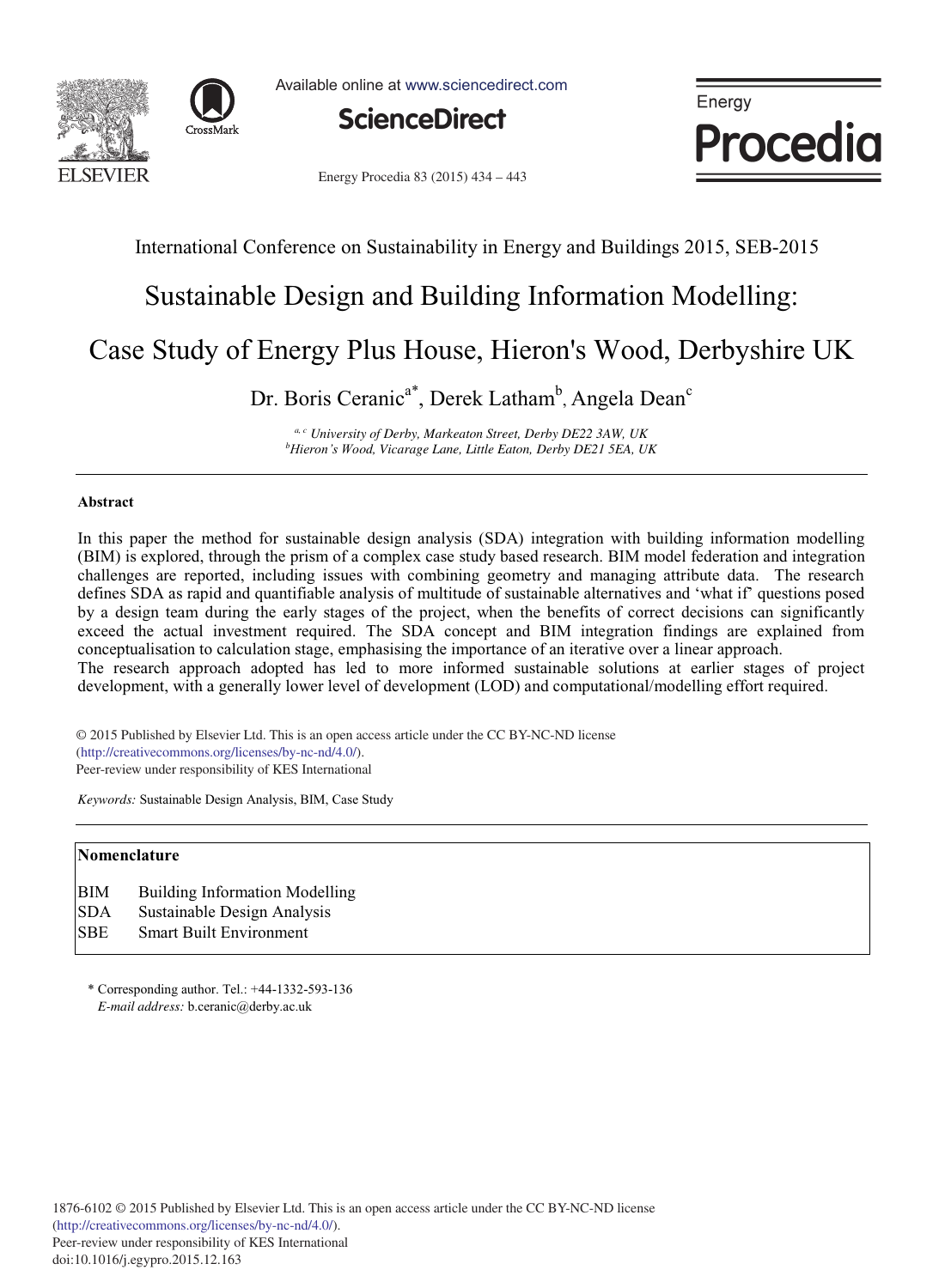### **1. Introduction**

This case study based research presents the method and technology for integration of sustainable design analysis (SDA) with building information modelling (BIM). The uptake of building information modelling (BIM) has been rapid in recent years, and the research published into its interoperability and project collaboration aspects since its inception is considerable [1]. However, whilst a significant amount of work has been undertaken on the technical interoperability aspects of BIM and sustainable design analysis (SDA) [2], the practice is still fairly new and general practitioners are perplexed by both the amount and complexity of software solutions on the market. Therefore, given that the BIM interoperability is technically possible, what benefits can it bring, how well can it be adopted and in time can it prove itself over the conventional stand-alone approach?

### **2. SDA and BIM Integration**

As defined in [3], "sustainable design analysis could be referred to as rapid and quantifiable feedback on diverse sustainable alternatives and 'what if' questions posed by a design team and client during the early stages of the project". Its main purpose is to maximise environmental versus cost benefits of the project through informed choices based on timely feedback, such as building materials and construction specifications, energy consumption and generation, CO<sub>2</sub> emissions, water use and harvesting, waste and pollution management. Indeed, there are other aspects which are inherently linked and therefore considered, such as: functional (constructional, operational), human (safety and security, comfort health and wellbeing), socio-cultural (context, sense of place, aesthetics) and economical (profits, environmental impact versus cost analysis, life cycle costing etc.) [3]. Krygeil and Nies [5] propose a holistic approach, a form of sustainable design chronology that considers the following facets:

- Understanding climate, culture and place
- Understanding the building typology
- Reducing the resource consumption need
- Using free local resources and natural systems
- Using efficient man made systems
- Applying renewable energy generation systems
- Offsetting negative impacts

Sustainable design analysis broadly follows two stages; conceptualisation and calculation [3]. Each necessitate different design methods and serve different purpose for a distinct outcome. Conceptualisation is about challenging, interrogating and problem solving, understanding broader creative and rational constructs, the macro scale and the directional decisions. The calculation stage is less directional and more analytical in its nature, aiming to quantify qualitative directional decisions and compare different design alternatives

The site and building(s) are assessed considering microclimate, wind parameters, surrounding surfaces, landscape and topology, massing and orientation, the form and nature of the building envelope, location and percentage of fenestration, zoning, day-lighting, heating and cooling loads, air change rate, occupant behavior, services and the range of acceptable indoor climate variation [4]. This indeed is not an extensive list, nor should it be considered isolated from the design process itself. Each and every design must be a unique and contextually sensitive place making response to the site location and client brief, one that fully takes into the account environmental, social and economic aspects, including whole life cycle costing analysis [6].

There is a growing number of environmental performance building analysis programmes on the market, such as Integrated Environmental Solutions © IES <VE>, Autodesk © Revit, Ecotect, Vasari and Green Building Studio, Graphisoft © EcoDesigner STAR, EDSL © TAS Building Designer, EDR California © eQuest, U.S. Department of Energy © Energy Plus etc. Without favouring one over another, they do vary in terms of their results accuracy and data representation, the knowledge required to operate and the way in which they interpret the results, visual display and input/output type, building regulations compliance etc. Programmes range from simple, user friendly and often free tools to extensive, sophisticated software that require expert knowledge use by specialist